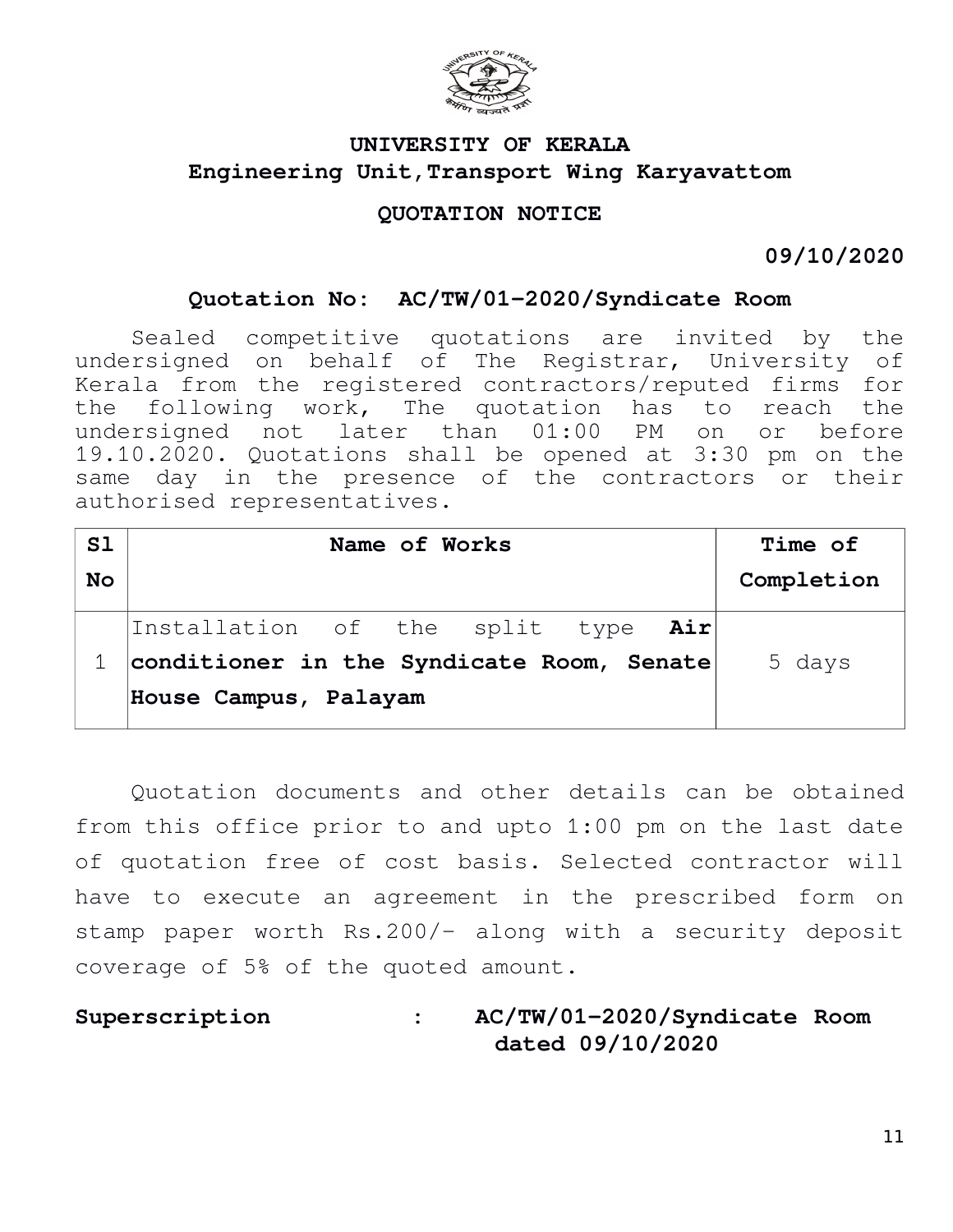**Last date and Time for the receipt of Quotation: 01.00 PM on 19/10/2020**

**Date and Time for opening the Quotation : 03.00 PM on 19/10/2020**

The envelopes containing the quotations should bear the superscription "**AC/TW/01-2020/Syndicate Room dated 09.10.2020**", **the name of work** and should be addressed to the Assistant Engineer (Mechanical), Transport Wing, University of Kerala, Karyavattom, Thiruvananthapuram. The quotations will be **opened at 3:30pm on 19/10/2020** in the presence of such tenderer or their authorised representatives who may be present at that time .

#### **Terms of payment:**

95% of total bill amount after successful supply, installation, testing and commissioning of air conditioners in location against submission of bills and on verification of works carried out.

5% of total bill amount shall be retained by university as security money, it will be released on successful completion of warranty period after adjusting liabilities if any.

#### **Conditions**

1. Rates quoted will be inclusive of all applicable taxes, charges for delivering, installation, commissioning the items at location prescribed.

2. Brand Name, Model name and period of warranty of compressor shall be clearly mentioned.

3. Incomplete and illegible quotations shall be rejected.